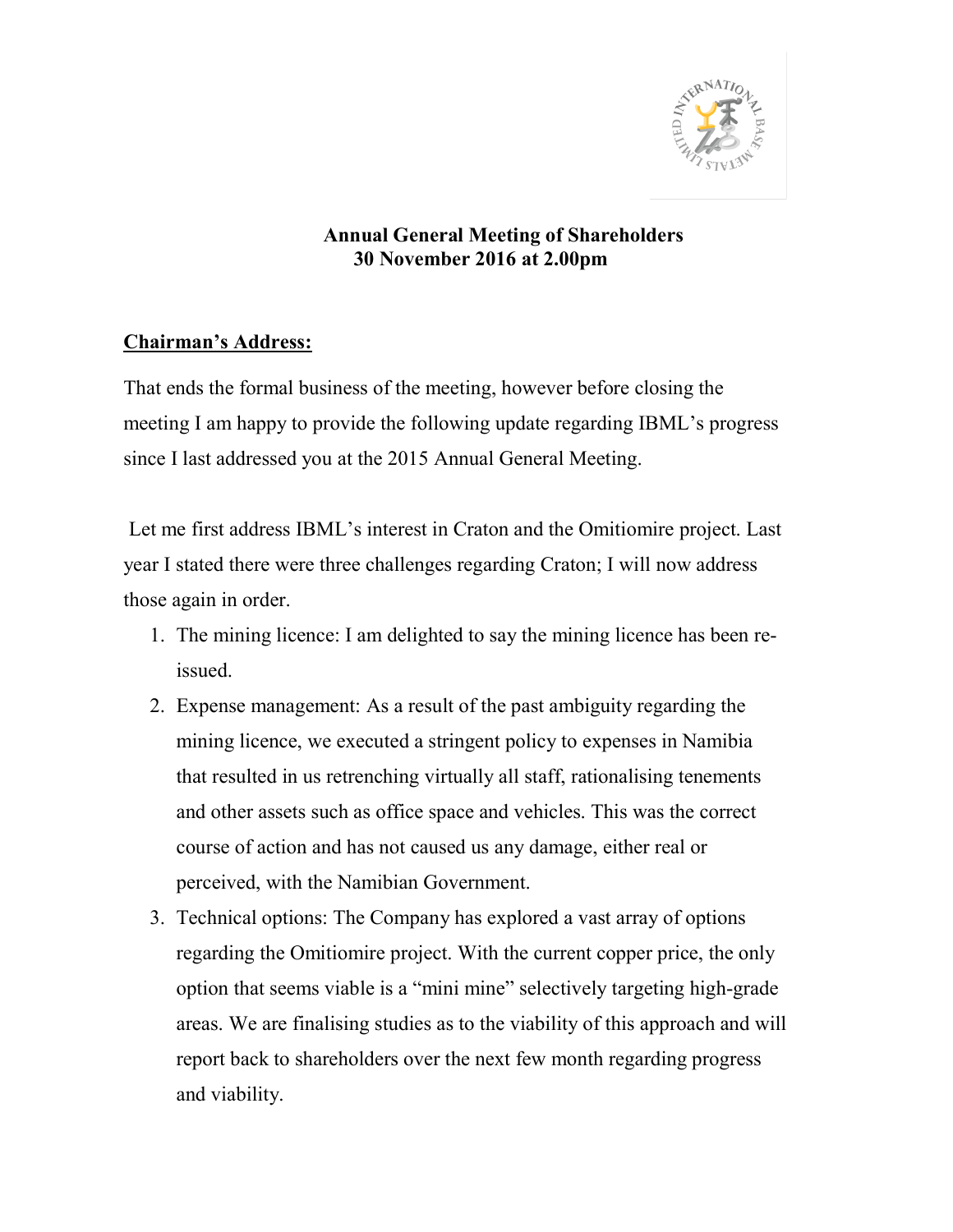As a result of the depressed copper price during the last financial year, your Board decided that an investment in a second asset was important. As you would be aware through announcements released through the year, we examined a number of opportunities. Ultimately we chose to make an investment in Macquarie Gold Limited, the details of which were shared with shareholders earlier this year. As part of the investment, IBML was granted two Board seats and as such we are actively and positively involved in the business. We have every confidence in the Chairman Dennis Morton and his team, with whom we have already established a strong working relationship. I believe the investment will be sound and extremely beneficial to IBML shareholders. Production is imminent with positive cashflow commencing in the 2017 calendar year.

During the year the Board explored the possibility of an IPO especially in light of the changing Listing Rules mid year. After legal advice, discussion with the Australian Stock Exchange and broking community, it was the Board's view that an IPO was not in the best interest of shareholders at this stage. The Board's view is that the likelihood of a successful IPO would be greatly supported by demonstrated cashflows from our Macquarie Gold investment and being able to provide the market with a more definitive strategy for Craton. We are committed to continual monitoring of the situation and will keep shareholders updated.

I understood the disappointment of shareholders when I stood before you this time last year. I hope that you can see, however, that over the past 12 months your Board and IBML's Executive have addressed the fundamental issues. We have maintained an option over the Omitiomire project and resolved all regulatory and statutory issues regarding the asset. We have acquired an interest in an imminent production gold asset through our interest in Macquarie Gold Limited which we believe will be value accretive and has significant upside. And finally, we still have cash reserves within the Company.